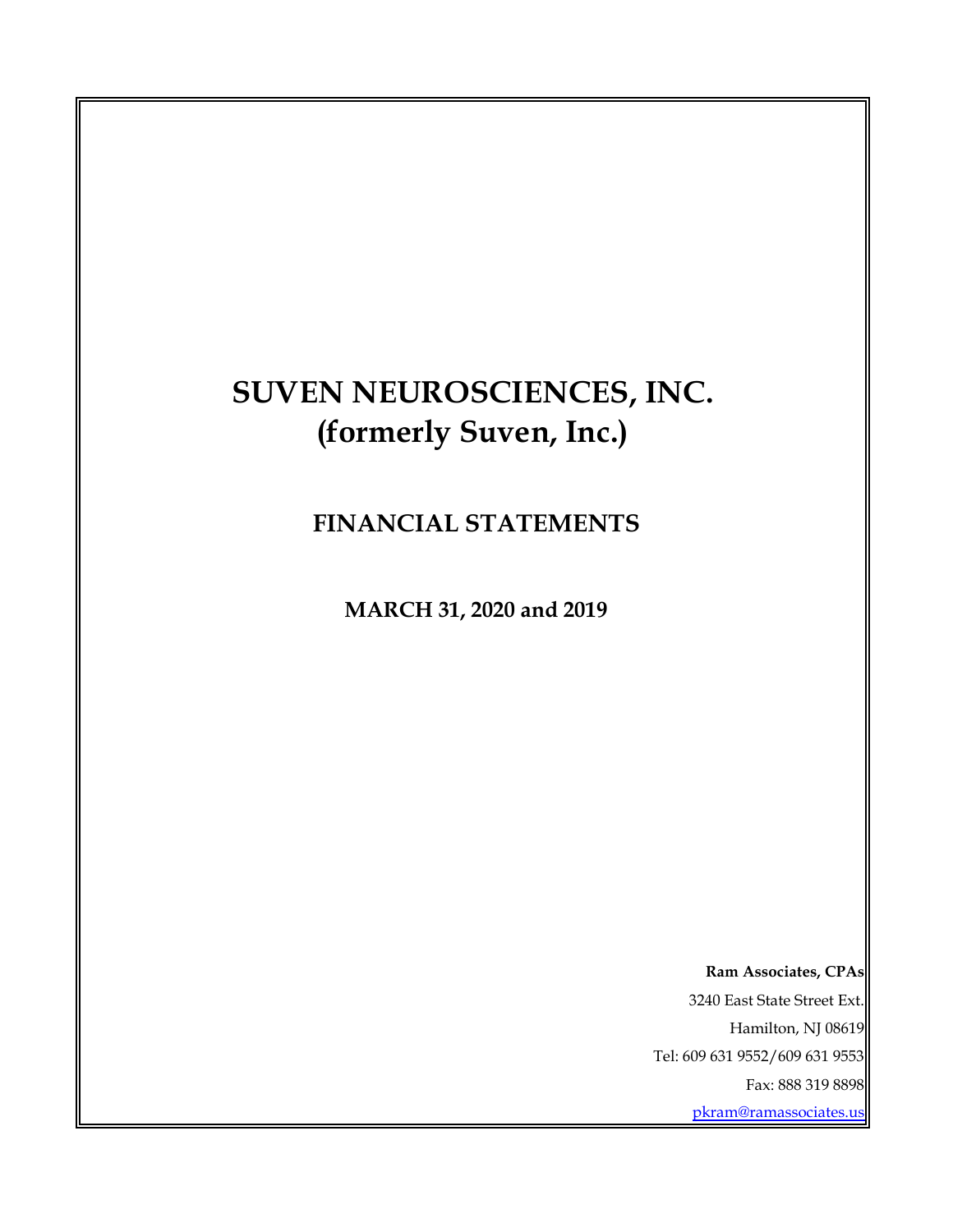| <b>Table of contents</b>                       |      |
|------------------------------------------------|------|
|                                                | Page |
|                                                |      |
| <b>Financial statements</b>                    |      |
|                                                | 3    |
| <b>Statements of Operations</b>                |      |
| Statements of Changes in Stockholder's Deficit | 5    |
| <b>Statements of Cash Flows</b>                | 6    |
|                                                |      |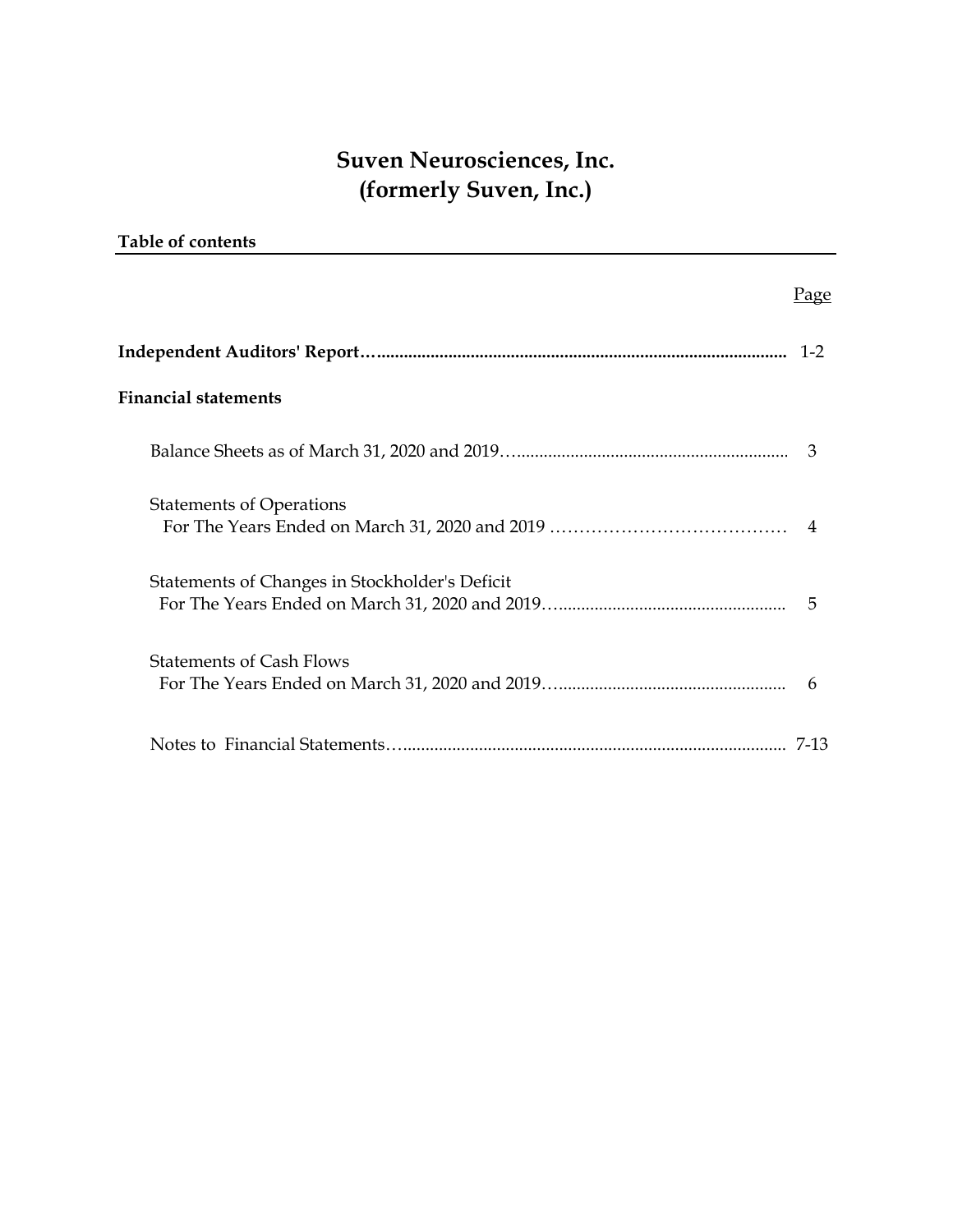

## **INDEPENDENT AUDITOR'S REPORT**

To the Board of Directors and stockholders' of Suven Neurosciences Inc. Monmouth Junction, NJ

We have audited the accompanying financial statements of Suven Neurosciences Inc (a Delaware Corporation) which comprise the balance sheet as of March 31, 2020 and March 31, 2019 respectively, and the related statements of operations, statement of changes in stockholders' equity, and cash flows for the years then ended, and the related notes to the financial statements.

### Management's Responsibility for the Financial Statements

Management is responsible for the preparation and fair presentation of these financial statements in accordance with accounting principles generally accepted in the United States of America; this includes the design, implementation, and maintenance of internal control relevant to the preparation and fair presentation of financial statements that are free from material misstatement, whether due to fraud or error.

#### **Auditor's Responsibility**

Our responsibility is to express an opinion on these financial statements based on our audit. We conducted our audit in accordance with auditing standards generally accepted in the United States of America. Those standards require that we plan and perform the audit to obtain reasonable assurance about whether the financial statements are free from material misstatements.

An audit involves performing procedures to obtain audit evidence about the amounts and disclosures in the financial statements. The procedures selected depend on the auditor's judgment, including the assessment of the risks of material misstatement of the financial statements, whether due to fraud or error. In making those risk assessments, the auditor considers internal control relevant to the entity's preparation and fair presentation of the financial statements in order to design the audit procedures that are appropriate in the circumstances, but not for the purpose of expressing an opinion on the effectiveness of the entity's internal control.

**HAMILTON OFFICE** 3240 East State Street Ext. | Hamilton, NJ 08619 |<br>(609) 631-9552 / (609) 631-9553 | Fax (888) 319-8898 **EDISON OFFICE** 904 OAK Tree Avenue, Suite A | South Plainfield, NJ 07080

**B** CALIFORNIA OFFICE 5674 Stoneridge Drive, Suite 204 | Pleasanton,<br>CA 94588 | (925) 425-7596 | Fax (925) 369-7333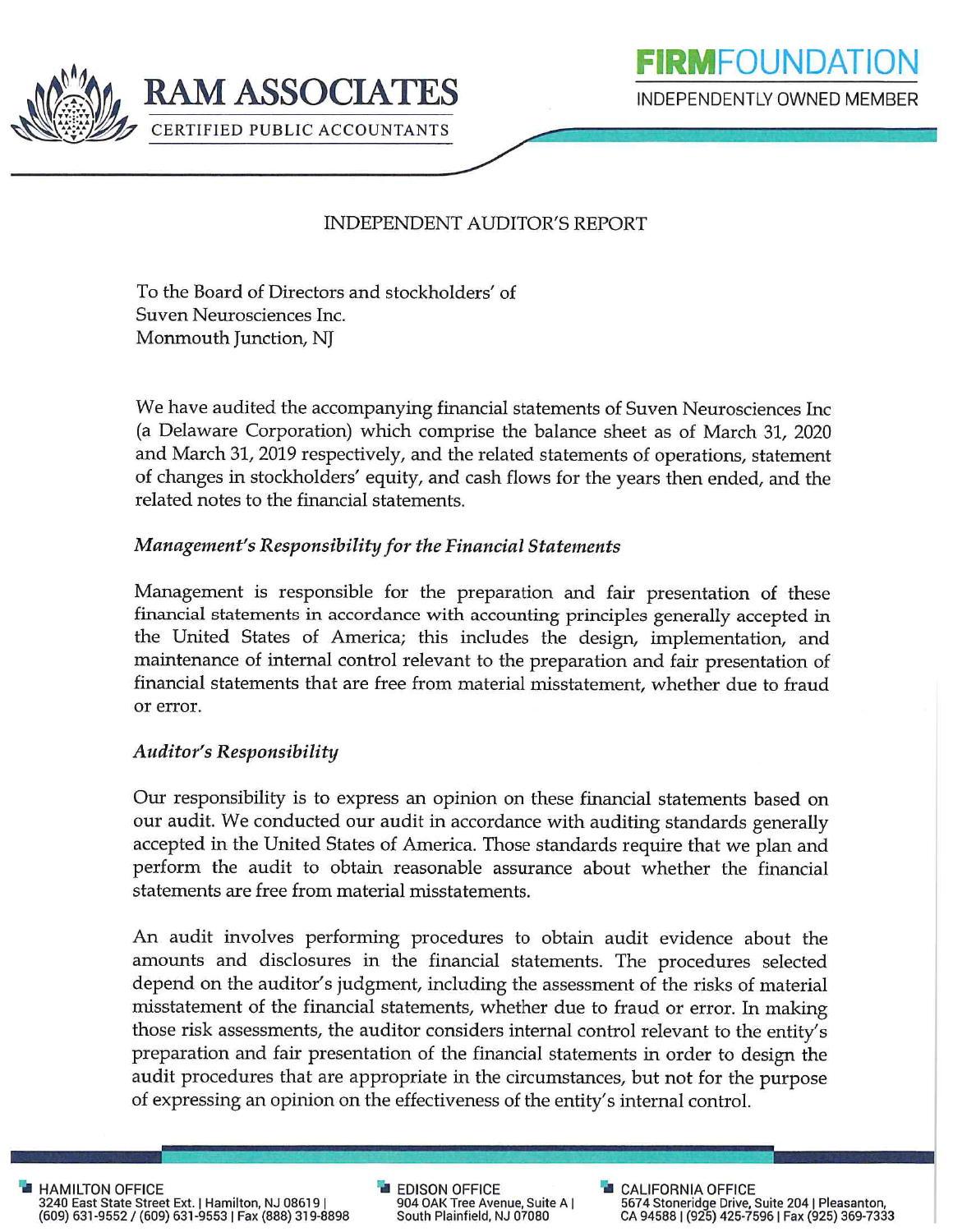Accordingly, we express no such opinion. An audit also includes evaluating the appropriateness of accounting policies used and the reasonableness of significant accounting estimates made by management, as well as evaluating the overall presentation of the financial statements.

We believe that the audit evidence we have obtained is sufficient and appropriate to provide a basis for our audit opinion.

#### Opinion

In our opinion, the financial statements referred to above present fairly, in all material respects, the financial position of Suven Neurosciences Inc. as of March 31, 2020 and March 31, 2019 respectively, and the results of its operations and its cash flows for the years then ended are in accordance with accounting principles generally accepted in the United States of America.

Ram Associats

**Ram Associates** Hamilton, NJ

May 15, 2020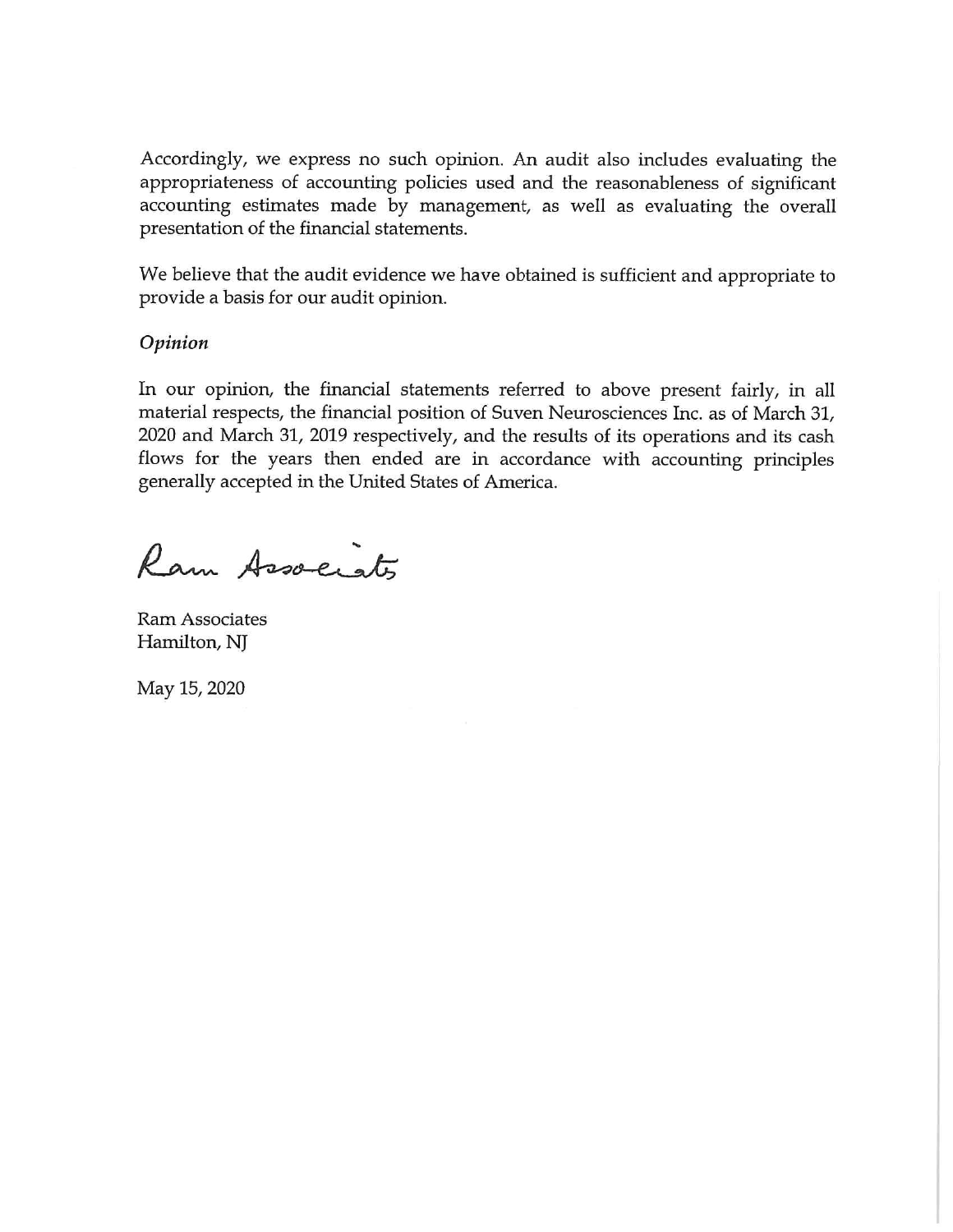## **Balance Sheets For the Years Ended March 31,**

#### **ASSETS**

|                        | 2020            |   | 2019   |
|------------------------|-----------------|---|--------|
| <b>Current assets:</b> |                 |   |        |
| Cash                   | 1,886,313<br>\$ |   | 31,417 |
| Total current assets   | 1,886,313       |   | 31,417 |
| Other assets           | 2,765           |   | 2,765  |
| <b>TOTAL ASSETS</b>    | 1,889,078<br>\$ | S | 34,182 |

## **LIABILITIES AND STOCKHOLDER'S DEFICIT**

| <b>Current liabilities:</b>                        |                  |                             |
|----------------------------------------------------|------------------|-----------------------------|
| Accounts payable                                   | SS.<br>2,216,637 | $\mathfrak{S}$<br>3,859,333 |
| Payroll liabilities                                | 11,670           | 12,295                      |
| Total current liabilities                          | 2,228,307        | 3,871,628                   |
| Stockholder's deficit                              |                  |                             |
| Common stock - \$0.0001par value, 1,000,000 shares |                  |                             |
| authorized, issued and outstanding.                | 100              | 100                         |
| Additional paid-in capital                         | 35,539,900       | 20,339,900                  |
| Accumulated deficit                                | (35,879,229)     | (24, 177, 446)              |
| Total stockholder's deficit                        | (339,229)        | (3,837,446)                 |
| TOTAL LIABILITIES AND STOCKHOLDER'S DEFICIT        | 1,889,078<br>S   | \$<br>34,182                |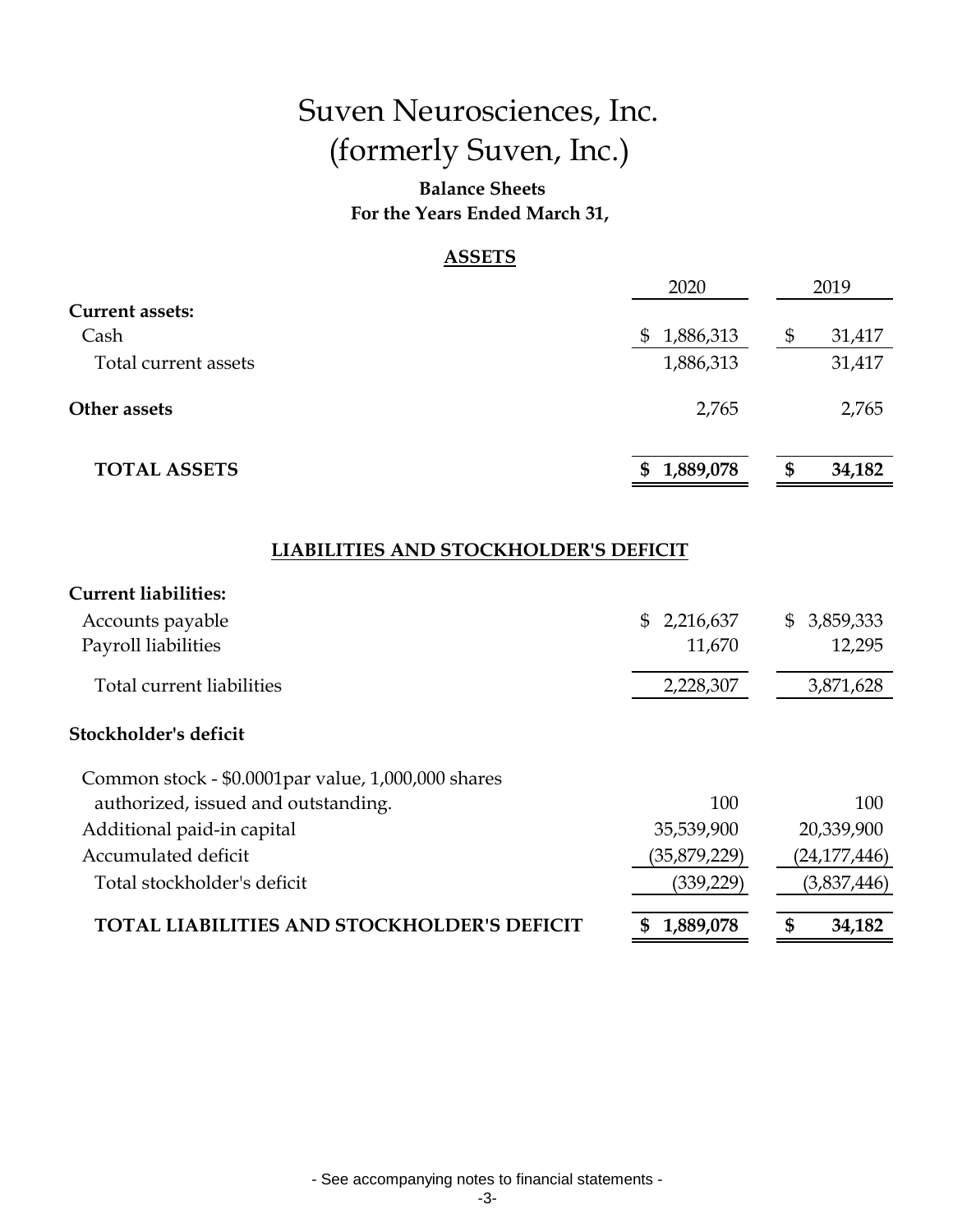**Statements of Operations**

**For The Years Ended on March 31,**

|                                     |    | 2020         | 2019 |               |  |
|-------------------------------------|----|--------------|------|---------------|--|
| Net revenue                         |    |              | \$   |               |  |
| <b>Operating expenses</b>           |    |              |      |               |  |
| Research and development            |    | 11,238,931   |      | 8,684,717     |  |
| General and administrative expenses |    | 462,852      |      | 513,594       |  |
| Net loss                            | \$ | (11,701,783) | \$   | (9, 198, 311) |  |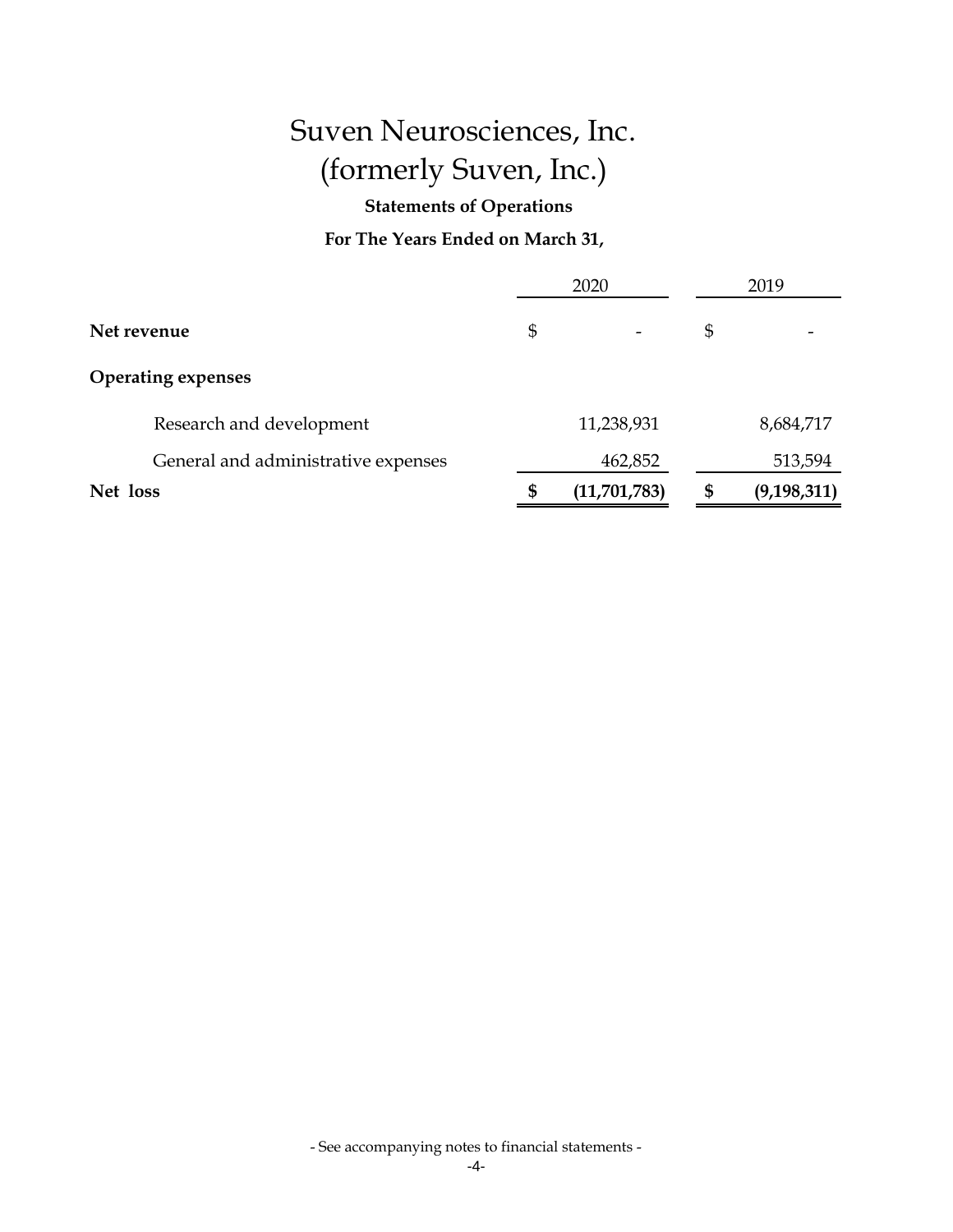**Statements of Changes in Stockholder's Deficit For The Years Ended on March 31, 2020 and 2019**

|                            | Common stock        |           |                                      |                          |                                          |
|----------------------------|---------------------|-----------|--------------------------------------|--------------------------|------------------------------------------|
|                            | Number of<br>shares | Amount    | <b>Additional</b><br>paid in capital | (Accumulated<br>deficit) | <b>Total</b><br>stockholder's<br>deficit |
| Balance at March 31, 2018  | 1,000,000           | \$<br>100 | \$<br>15,429,900                     | \$<br>(14, 979, 135)     | \$<br>450,865                            |
| Additional paid-in capital |                     |           | 4,910,000                            |                          | 4,910,000                                |
| Net loss                   |                     |           |                                      | (9, 198, 311)            | (9, 198, 311)                            |
| Balance at March 31, 2019  | 1,000,000           | \$<br>100 | \$<br>20,339,900                     | \$<br>(24, 177, 446)     | (3,837,446)                              |
| Additional paid-in capital |                     |           | 15,200,000                           |                          | 15,200,000                               |
| Net loss                   |                     |           |                                      | (11,701,783)             | (11,701,783)                             |
| Balance at March 31, 2020  | 1,000,000           | \$<br>100 | \$<br>35,539,900                     | (35,879,229)             | (339, 229)                               |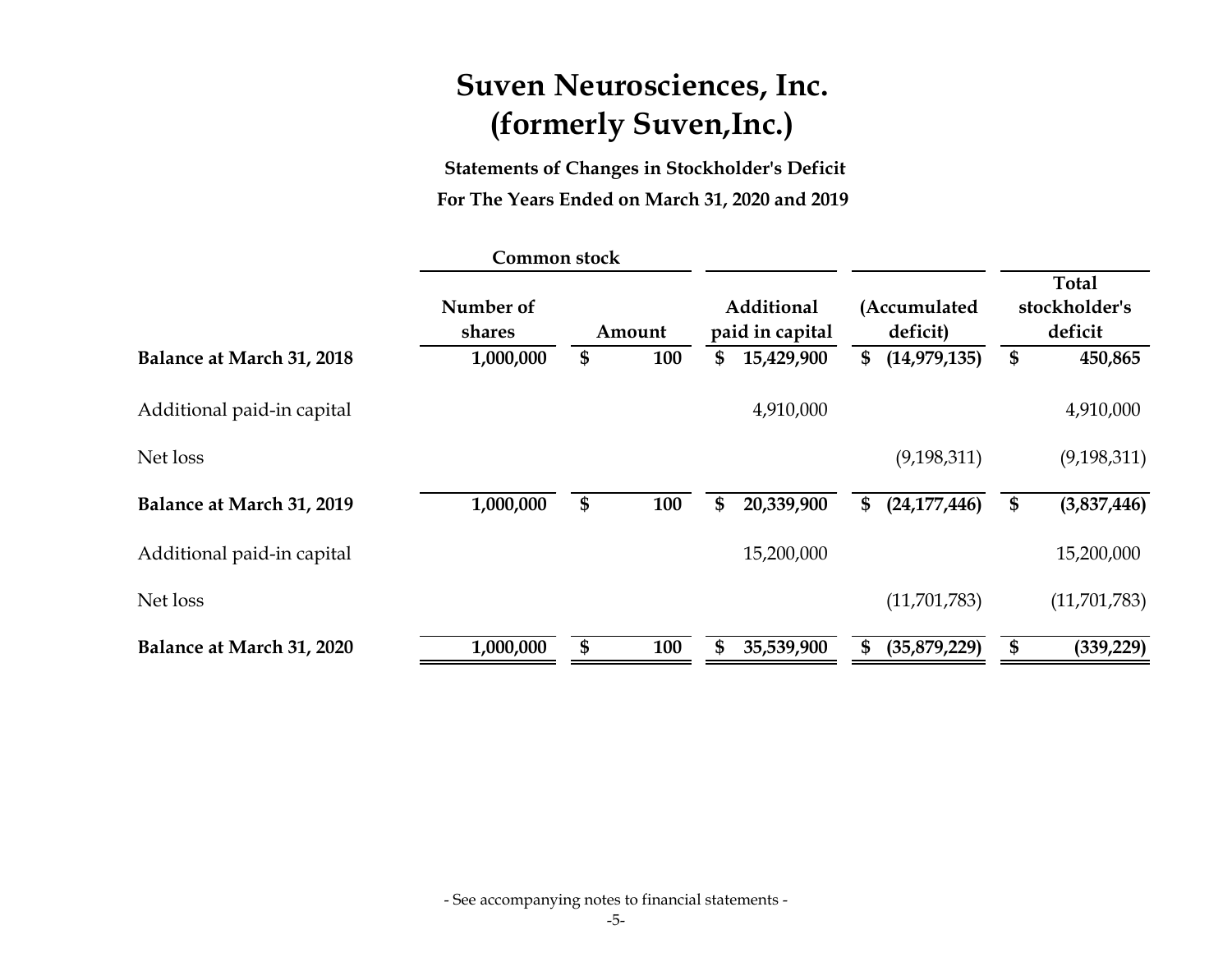## **Statements of Cash Flows**

## **For The Years Ended on March 31, 2020 and 2019**

|                                                                               |    | 2020         | 2019           |               |
|-------------------------------------------------------------------------------|----|--------------|----------------|---------------|
| Cash flows from operating activities:                                         |    |              |                |               |
| Net loss                                                                      | \$ | (11,701,783) | $\mathfrak{S}$ | (9, 198, 311) |
| Adjustments to reconcile net loss to net cash used in<br>operating activities |    |              |                |               |
| Changes in assets and liabilities:                                            |    |              |                |               |
| Increase / (Decrease) in accounts payable                                     |    | (1,642,696)  |                | 3,255,436     |
| Increase / (Decrease) in payroll liabilities                                  |    | (625)        |                | 4,871         |
| <b>Total Adjustments</b>                                                      |    | (1,643,321)  |                | 3,260,307     |
| Net cash used in operating activities                                         |    | (5,938,004)  |                |               |
| Cash flows from financing activities:                                         |    |              |                |               |
| Increase in Additional paid-in capital                                        |    | 15,200,000   |                | 4,910,000     |
| Net cash provided by financing activities                                     |    |              | 4,910,000      |               |
| Net increase / (decrease) in cash and cash equivalents                        |    | 1,854,896    |                | (1,028,004)   |
| Cash at the beginning of the period                                           |    | 31,417       |                | 1,059,421     |
| Cash at the end of the period                                                 | \$ | 1,886,313    | \$             | 31,417        |
| Supplementary disclosure of cash flows information                            |    |              |                |               |
| Cash paid during the year for:                                                |    |              |                |               |
| Interest                                                                      | \$ |              | \$             |               |
| Income taxes                                                                  |    |              |                |               |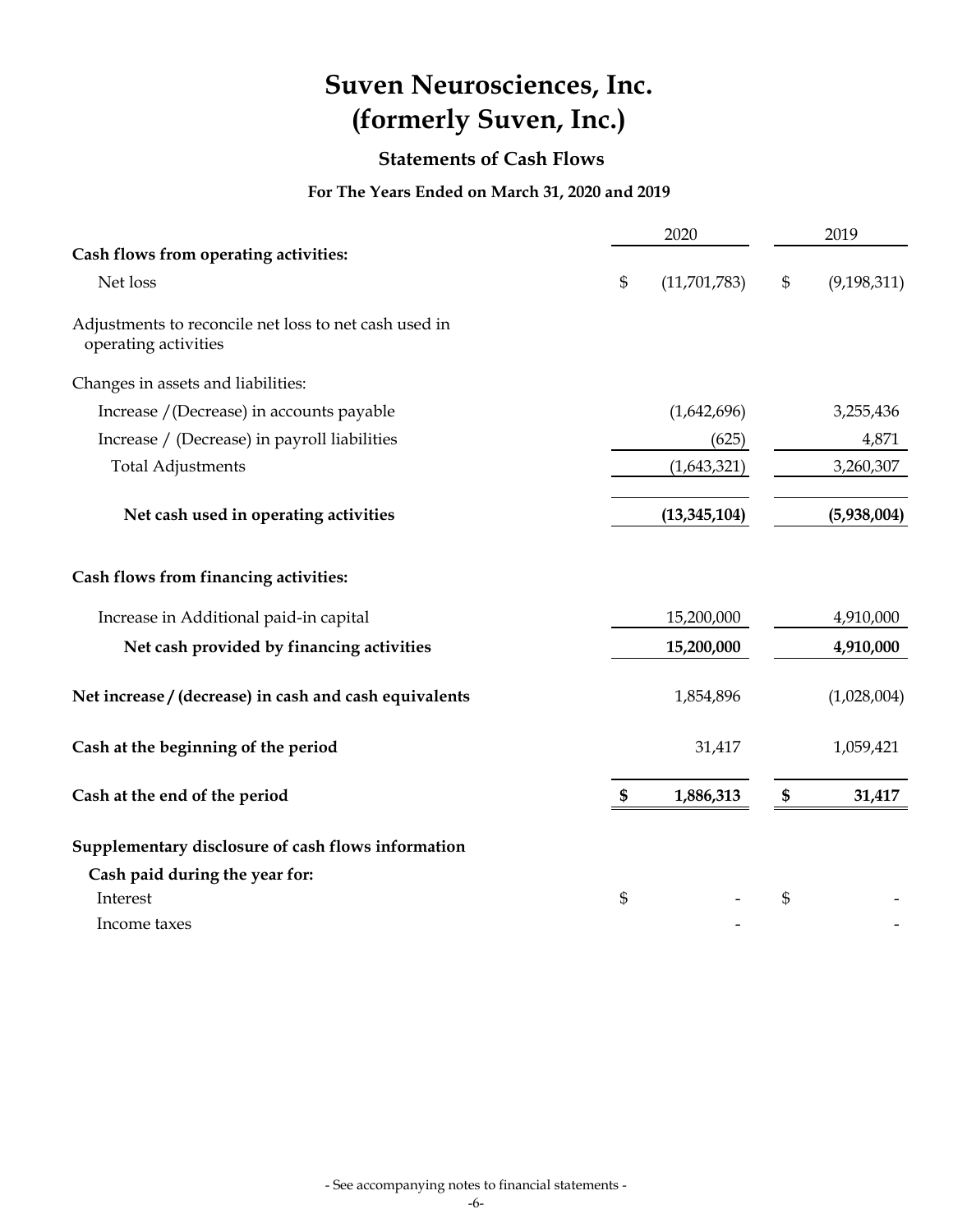#### **1. Nature of the Business**

Suven Neurosciences, Inc. ("Suven" or the "Company") is a clinical-stage biopharmaceutical company focused on the acquisition, development and commercialization of novel therapeutics for the treatment of neurodegenerative disorders. The goal is to be the leading biopharmaceutical company focused on the treatment of dementia, a condition characterized by a significant decline in mental capacity and impaired daily function. The Company is targeting CNS indications where there is a high unmet medical needs, patient populations are identifiable, clinical endpoints can be well-defined and with possible commercialization options.

The Company was incorporated under the laws of the State of Delaware on September 15, 2015 and commenced operations on October 21, 2015. In October 2017 the Company changed its name from Suven, Inc. to Suven Neurosciences, Inc.

The Company is subject to risks and uncertainties common to companies in the biotech industry, including, but not limited to, the risks associated with developing product candidates at each stage of clinical development; the challenges associated with gaining regulatory approval of such product candidates; the risks associated with commercializing pharmaceutical products, after obtaining regulatory approval; the potential for development by third parties of new technological innovations that may compete with the Company's products; the dependence on key personnel; the challenges of protecting proprietary technology; the need to comply with government regulations; the high costs of drug development; and the uncertainty of being able to secure additional capital when needed to fund operations.

The Company has spent \$ 11,238,931 and \$ 8,684,717 on Research and development during the years of operations ended March 31, 2020 and 2019 respectively.

The Company has received \$ 15,200,000 and \$ 4,910,000 from the parent company Suven Life Sciences Ltd, India towards common stock during the years ended March 31, 2020 and 2019. The total outstanding share capital of the Company as of March 31, 2020 is \$ 35,540,000.

## **2. Summary of Significant Accounting Policies**

## *Basis of Presentation*

## *Accounting Policies*

These financial statements are prepared on the accrual basis of accounting in conformity with accounting principles generally accepted in the United States of America (GAAP); consequently, revenue is recognized when services are rendered and expenses reflected when costs are incurred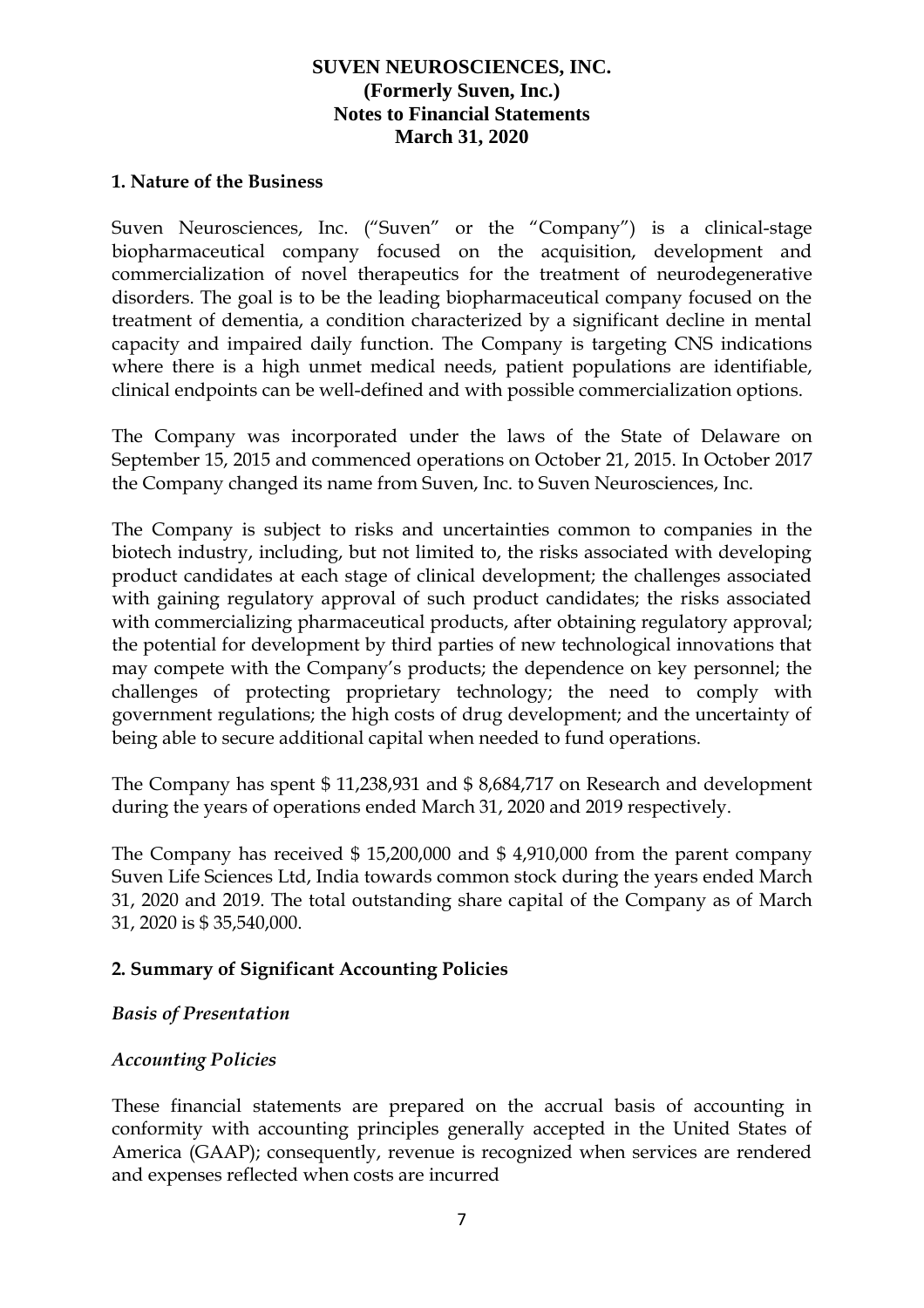#### *Accounting estimates*

The preparation of financial statements in conformity with accounting principles generally accepted in the United States of America requires management to make estimates and use assumptions that affect the reported amounts of assets and liabilities and disclosure of contingent liabilities at the date of the financial statements and the reported amounts of revenues and expenses during the reporting period. These estimates are often based on judgments, probabilities and assumptions that management believes are reasonable but that are inherently uncertain and unpredictable. As a result, actual result could differ from those estimates.

Management periodically evaluates estimates used in the preparation of the financial statements for continued reasonableness. Appropriate adjustment, if any, to the estimates used are made prospectively based on such periodic evaluations.

#### *Use of Estimates*

The preparation of financial statements in conformity with accounting principles generally accepted in the United States of America requires management to make estimates and use assumptions that affect the reported amounts of assets and liabilities and disclosure of contingent liabilities at the date of the financial statements and the reported amounts of revenues and expenses during the reporting period. These estimates are often based on judgments, probabilities and assumptions that management believes are reasonable but that are inherently uncertain and unpredictable. As a result, actual result could differ from those estimates.

Management periodically evaluates estimates used in the preparation of the financial statements for continued reasonableness. Appropriate adjustment, if any, to the estimates used are made prospectively based on such periodic evaluations.

#### *Cash and Cash Equivalents*

The Company considers all highly-liquid investments (including money market funds) with an original maturity at acquisition of three months or less to be cash equivalents.

The Company maintains cash balances, which may exceed federally insured limits. The Company does not believe that this results in any significant credit risk.

#### *Property and Equipment*

The Company adopts a policy of recording Property and equipment at cost and that depreciates over their estimated useful lives using the straight-line method. Upon retirement or sale, the cost of assets disposed of and the related accumulated depreciation are removed from the accounts and any resulting gain or loss is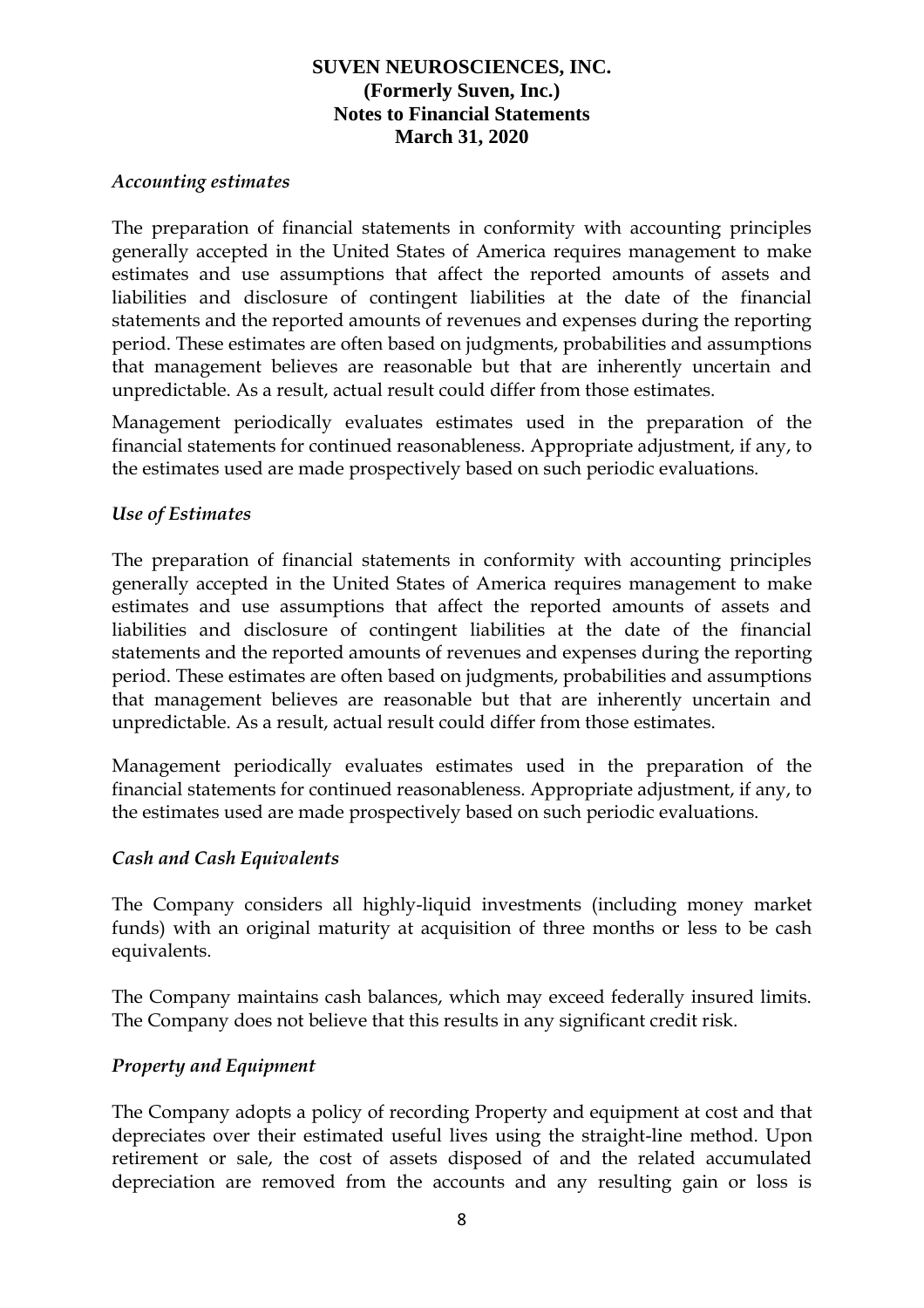credited or charged to income. The Company charges repairs and maintenance costs that don't extend the lives of the assets to expenses as incurred.

During the year of operations, the Company has not acquired any Property and Equipment.

### *Research and Development*

Research and development expenses are comprised of costs incurred in performing research and development activities, including salaries and benefits, overhead costs, depreciation, contract services and other related costs. Research and development costs are expensed to operations as the related obligation is incurred.

### *Research Contract Costs and Accruals*

The Company has entered into various research and development contracts with vendors, both inside and outside of the United States. These agreements are generally cancellable, and related payments are recorded as research and development expenses as incurred. The Company records accruals for estimated ongoing research costs. When evaluating the adequacy of the accrued liabilities, the Company analyzes progress of the studies, including the phase or completion of events, invoices received and contracted costs. Significant judgments and estimates may be made in determining the accrued balances at the end of any reporting period. Actual results could differ from the Company's estimates. So far, the Company's historical accrual estimates have not been materially different from the actual costs.

#### *Revenue Recognition*

The Company is in early stage of clinical research and no revenue has been generated for the years ended March 31, 2020 and March 31, 2019 respectively.

#### *Basic and Diluted Net Loss per Share*

For periods in which the Company has reported net losses, diluted net loss per common share attributable to common stockholders is the same as basic net loss per common share attributable to common stockholders, since dilutive common shares are not assumed to have been issued if their effect is antidilutive.

The Company reported a net loss attributable to common stockholders for the years ended March 31, 2020 and 2019 respectively.

#### *Risks and Uncertainties*

The product candidates developed by the Company require approvals from the U.S.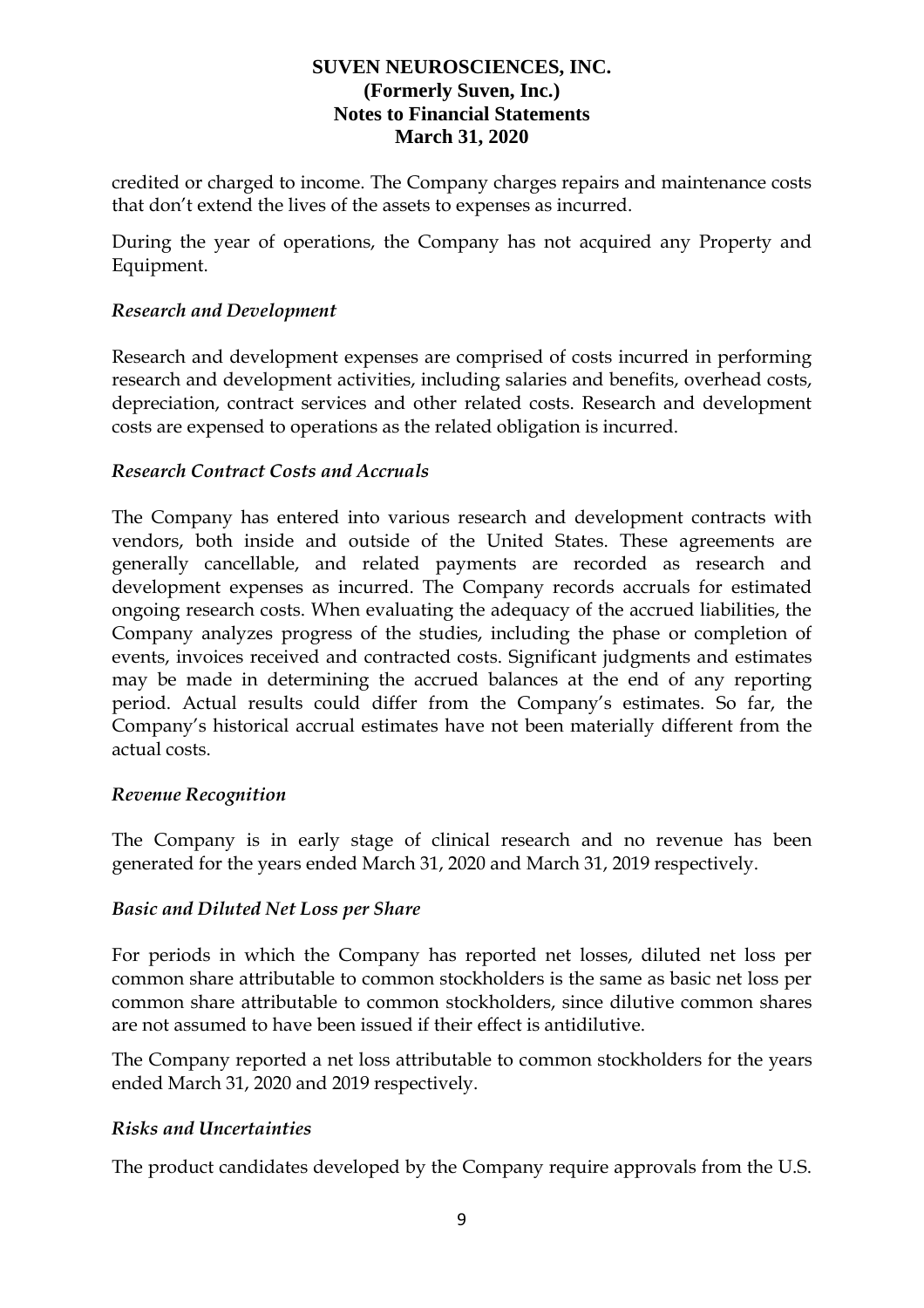Food and Drug Administration or foreign regulatory agencies prior to commercial sales. There can be no assurance that the Company's current and future product candidates will receive the necessary approvals. If the Company fails to successfully complete clinical development and generate results sufficient to file for regulatory approval or is denied approval or approval is delayed, it may have a material adverse impact on the Company's business and its financial statements.

The Company is subject to risks common to companies in the development stage including, but not limited to, dependency on the clinical success of its product candidates, ability to obtain regulatory approval of its product candidates, the commercial success of its product, if approved, the need for substantial additional financing to achieve its goals, uncertainty of broad adoption of its approved products, if any, by physicians and consumers, significant competition and untested manufacturing capabilities.

## *Advertising Costs*

The Company expenses advertising cost as incurred. Advertising expense for the years ended March 31, 2020 and 2019 was \$ Nil.

## *Concentration of Credit Risk and of Significant Suppliers*

Financial instruments that potentially expose the Company to concentrations of credit risk consist primarily of cash and cash equivalents. The Company has all cash and cash equivalents balances at an accredited financial institution, in amounts that exceed federally insured limits. The Company does not believe that it is subject to unusual credit risk beyond the normal credit risk associated with commercial banking relationships. The Company has not experienced any losses in such accounts.

## *Income Taxes*

The Company accounts for income taxes under the asset and liability method. Under this method, deferred tax assets and liabilities are recognized for the estimated future tax consequences attributable to differences between financial statement carrying amounts of existing assets and liabilities and their respective tax bases. Deferred tax assets and liabilities are measured using enacted rates in effect for the year in which these temporary differences are expected to be recovered or settled. Valuation allowances are provided if based on the weight of available evidence, it is more likely than not that some or all of the deferred tax assets will not be realized. As the Company has incurred net loss for the years ended March 31, 2020 and 2019, no provision for income tax was made.

The Company has applied for tax credit for research activities pertaining to the years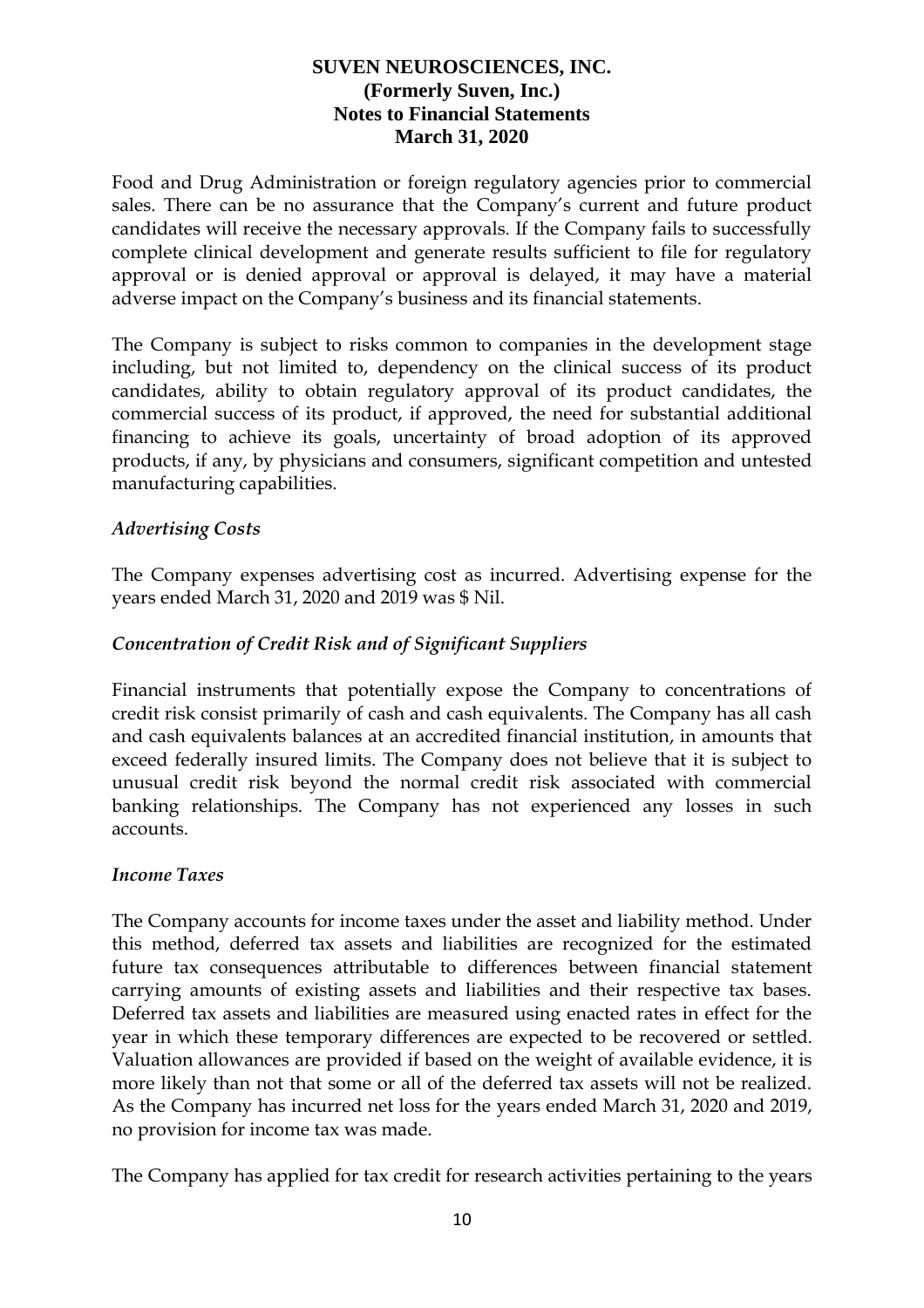ended March 31, 2016, 2017, 2018 and 2019 in the amounts of \$ 130,292, \$ 231,437 \$661,518 and 1,706,503, respectively. These research credits are available under the provisions of the Internal Revenue Service tax code. The total credit as of March 31, 2020 amount to \$ 2,729,750. The credit is available to be carried forward for up to twenty years.

The Company has incurred losses since inception and the management does not expect to realize the full benefit of the carried forward losses and the research and development tax credit. Based on available objective evidence, management believes it is more likely than not that the deferred tax assets, if recorded, will not be fully realizable. At March 31, 2020, the Company had approximately \$ 35,879,229 in accumulated deficit.

### *Segment Data*

The Company manages its operations as a single segment for the purposes of assessing performance and making operating decisions. The Company's singular focus is on advancing medicines to treat central nervous system disorders, where there are unmet medical needs or inadequate existing therapies. All tangible assets are held within the United States.

#### **New Accounting Pronouncements**

i) On November 17, 2016, the FASB issued ASU 2016-18, Statement of Cash Flows (Topic 230): Restricted Cash. It is intended to reduce diversity in the presentation of restricted cash and restricted cash equivalents in the statement of cash flows. The new standard requires that restricted cash and restricted cash equivalents be included as components of total cash and cash equivalents as presented on the statement of cash flows. As a result, entities will no longer present transfers between cash and cash equivalents and restricted cash and restricted cash equivalents in the statement of cash flows. ASU 2016-18 is effective for annual periods beginning after December 15, 2017 including interim periods within those fiscal years. Earlier adoption is permitted.

ii) In January 2017, the FASB issued Accounting Standards Update No. 2017-01, clarifying the Definition of a Business, which clarifies and provides a more robust framework to use in determining when a set of assets and activities is a business. The amendments in this update should be applied prospectively on or after the effective date. This update is effective for annual periods beginning after December 15, 2017, and interim periods within those periods. Early adoption is permitted for acquisition or deconsolidation transactions occurring before the issuance date or effective date and only when the transactions have not been reported in issued or made available for issuance financial statements. The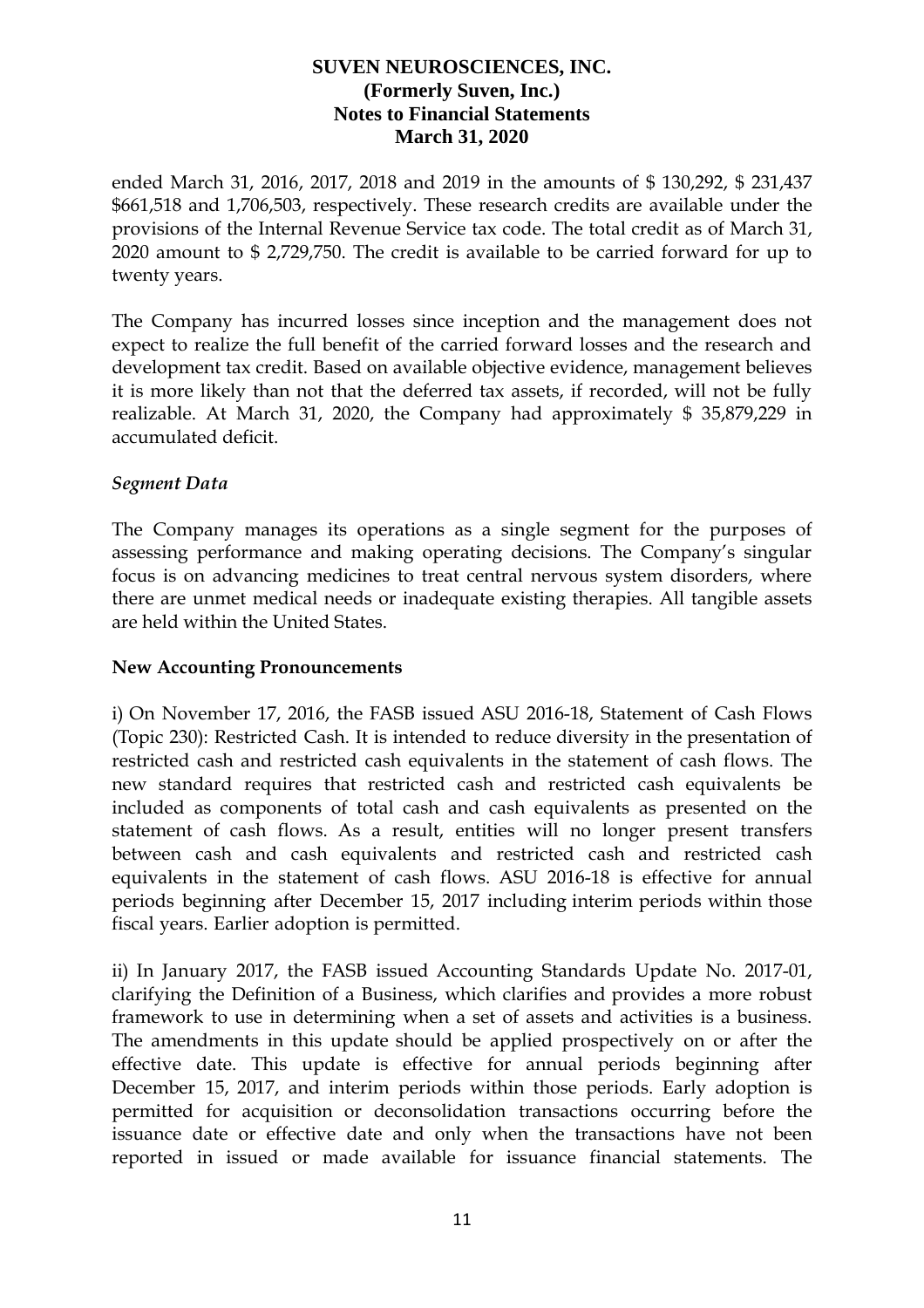Company does not expect the adoption to have any significant impact on its Financial Statements.

iii) In January 2017, the FASB issued ASU No. 2017-04, simplifying the Test for Goodwill Impairment. Under the new standard, goodwill impairment would be measured as the amount by which a reporting unit's carrying value exceeds its fair value, not to exceed the carrying value of goodwill. This ASU eliminates existing guidance that requires an entity to determine goodwill impairment by calculating the implied fair value of goodwill by hypothetically assigning the fair value of a reporting unit to all of its assets and liabilities as if that reporting unit had been acquired in a business combination. This update is effective for annual periods beginning after December 15, 2019, and interim periods within those periods. Early adoption is permitted for interim or annual goodwill impairment test performed on testing dates after January 1, 2017.

## **3. Commitments, Litigations and Contingencies**

## **Leases**

The Company has not leased office premises and it operates from parent company (Suven Life Sciences Limited) office in Cornwall Road, Monmouth Junction New Jersey.

## **Legal proceedings**

The Company does not have any knowledge of any involvement in legal proceedings, either of which the Company has initiated or has been brought against it. All the existing labilities have been reported on the balance sheet.

## **4. Common Stock**

As of March 31, 2020 and 2019 respectively, the Company has authorized 1,000,000 shares of common stock with a par value of \$0.0001 per share.

Each share of common stock entitles the holder to one vote on all matters submitted to a vote of the Company's stockholders. Common stockholders are entitled to receive dividends, as may be declared by the Board of Directors, if any. As of March 31, 2020 and 2019 respectively, no dividends have been declared.

#### **5. Subsequent Event**

For the year ended March 31, 2020 the Company has evaluated subsequent events for potential recognition and disclosure through May 15, 2019 the date which the